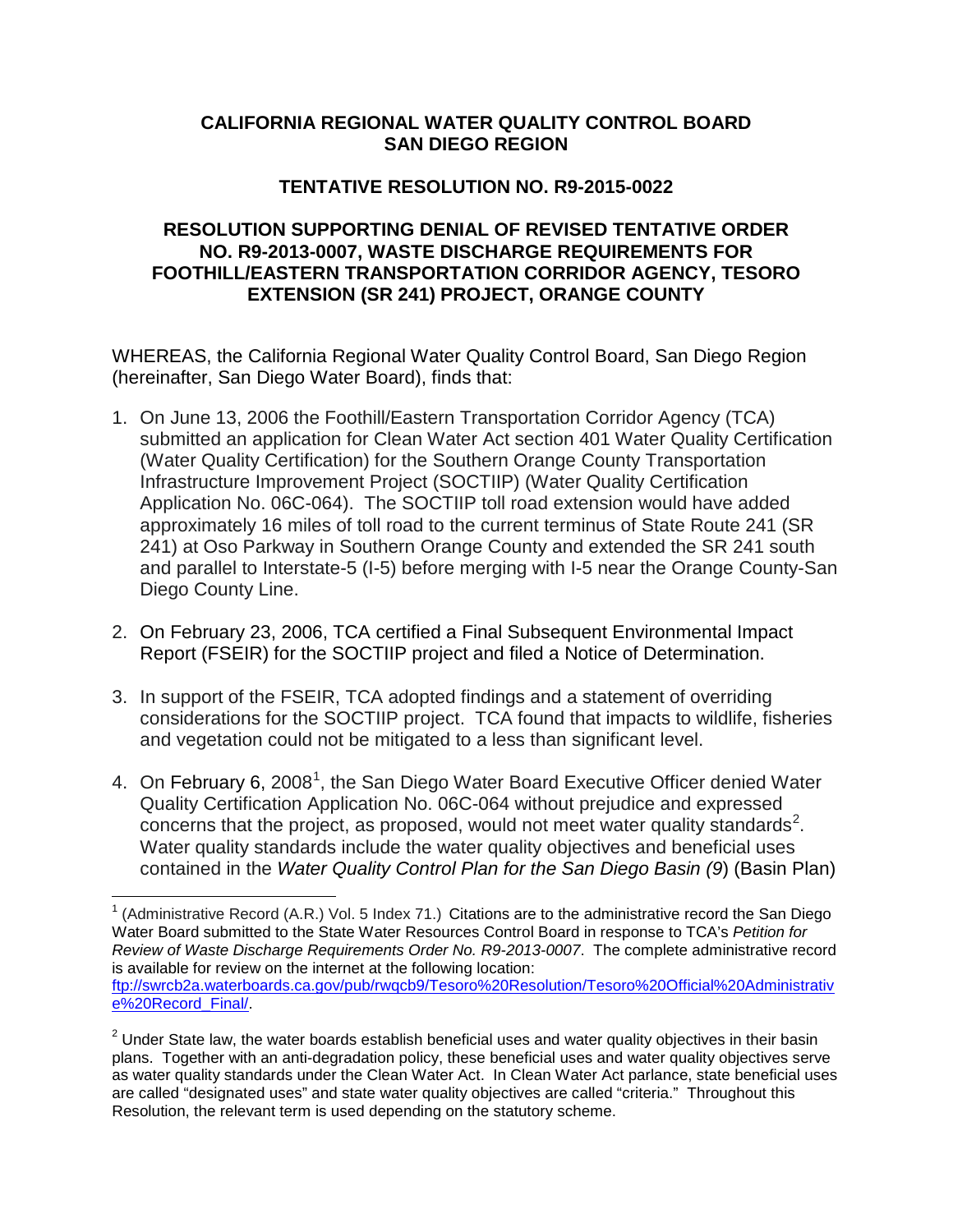and the State Water Resources Control Board (State Water Board) Resolution 68- 16, *Statement of Policy with Respect to Maintaining High Quality of Waters in California* (Antidegradation Policy). The project application did not address outstanding concerns expressed by the San Diego Water Board regarding the proposed habitat mitigation plan, anti-degradation, the runoff management plan, and water quality monitoring.<sup>[3](#page-1-0)</sup>

- 5. On February 6, 2008, the SOCTIIP toll road extension was rejected by the California Coastal Commission (Coastal Commission) due to its recreational impacts to San Onofre State Park and San Mateo Creek, water quality effects, wetland impacts, and impacts to other environmental resources. The Coastal Commission staff report states, "The project is fundamentally inconsistent with the spirit and letter of numerous resource protection policies of the Coastal Act." [The project would not] be compatible with the continuance of the ESHA [environmentally sensitive habitat area]. The ESHA includes habitat for the Pacific pocket mouse, tidewater goby, arroyo toad, coastal California gnatcatcher, least Bell's vireo, and southern California coast steelhead." " [T]he toll road's impacts would be permanent, irreversible, and, for the most part, unmitigable. No other alternative alignment poses the threat of unmitigable and irrevocable impacts of such magnitude."<sup>[4](#page-1-1)</sup>
- 6. TCA appealed the Coastal Commission's objection to the United States Secretary of Commerce. After holding its own public hearing, the Secretary of Commerce rejected the appeal, finding, among other things, that less environmentally damaging alternatives were available to meet the project need. $5$
- 7. By letter dated February 9, 2009, TCA formally withdrew Water Quality Certification Application No. 06C-064. The San Diego Water Board Executive Officer confirmed the application withdrawal on February 19, 2009.
- 8. On August 10, 2012, TCA filed a report of waste discharge for the Tesoro Extension Project (Tesoro Extension) with the San Diego Water Board. This initial segment of the SOCTIIP toll road extension would extend SR 241 from its existing southern terminus at Oso Parkway approximately 5.5 miles south to Cow Camp Road in the vicinity of Ortega Highway (SR 74) in Orange County. In TCA's report of waste

<span id="page-1-0"></span><sup>&</sup>lt;sup>3</sup> Documents supporting the determination that the San Diego Water Board could not ensure protection of beneficial uses due to unresolved water quality impacts can be found in A.R. Vol.5 Index numbers: 9, 10, 17 20, 29, 31,61,81, 90 (emails from Jeremy Hass, San Diego Water Board to TCA consultant discussing unresolved impacts and needed studies and plans); 5, 6, 87 (memos from PWA associates discussing sediment impacts to San Mateo Creek); 120,137 (emails from San Diego Water Board staff to TCA discussing missing information needed to assess impacts); 12,13 (San Diego Water Board staff meeting memos documenting unresolved impacts); 8 (2006 memo from James Smith, San Diego Water Board showing need for additional supplemental information for SOCTIIP 401 Certification application); 33 (correspondence from San Diego Water Board Executive Officer to TCA indicating incomplete assessment of water quality impacts.) <sup>4</sup>

<span id="page-1-1"></span>A.R. Vol. 1 Index 9, p.280-282.

<span id="page-1-2"></span> $5$  A.R. Vol.5 Index 146 p.13-14.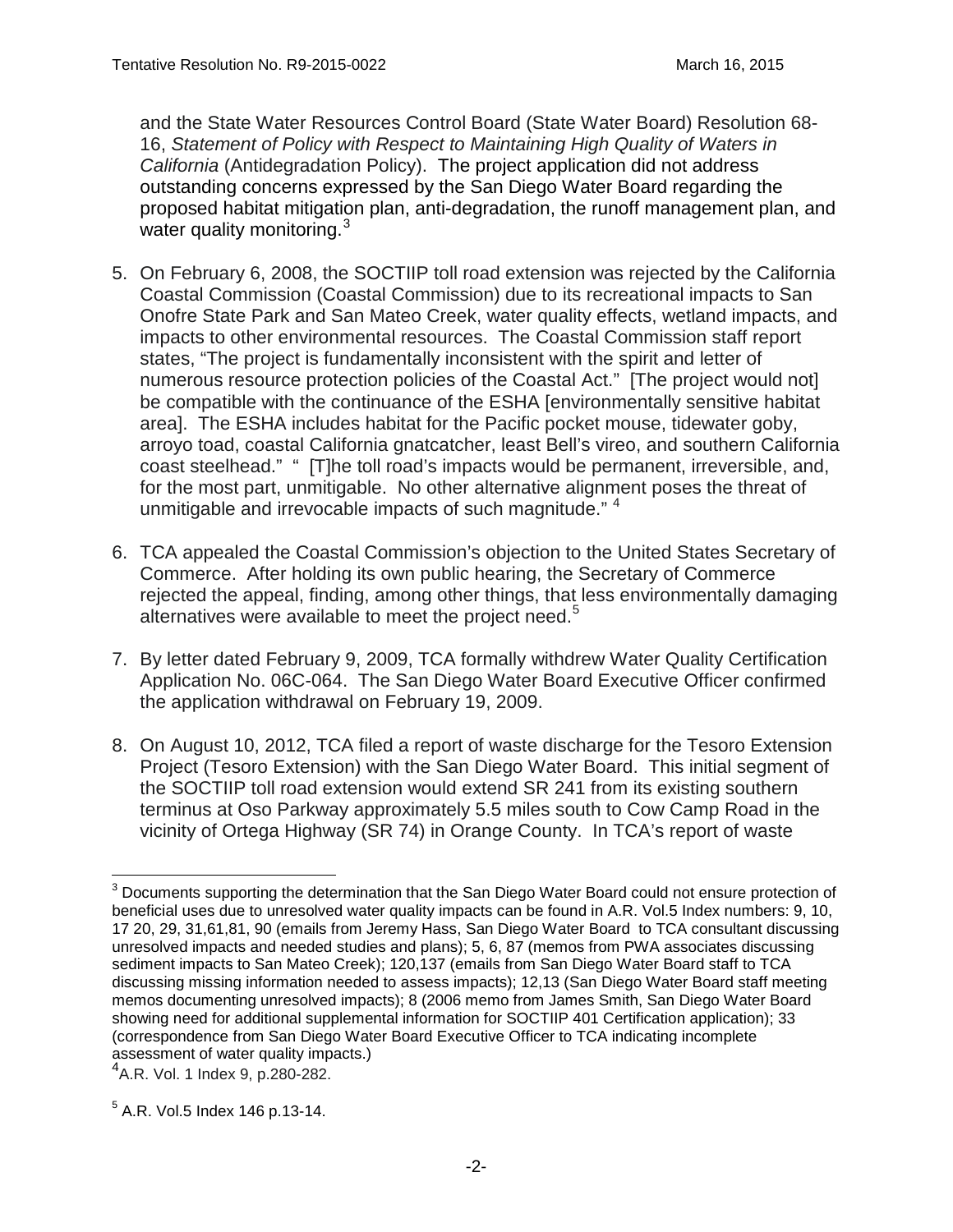discharge, SR 241 would now terminate at Cow Camp Road immediately north of San Juan Creek in Orange County. The Tesoro Extension would avoid the Coastal Zone and all waters subject to federal jurisdiction, thereby obviating the need for a consistency determination from the Coastal Commission, a Clean Water Act section 404 permit from the Army Corps of Engineers, and Water Quality Certification from the San Diego Water Board.

- 9. On January 17, 2013, the San Diego Water Board released Tentative Order No. R9- 2013-0007, *Waste Discharge Requirements for Foothill/Eastern Transportation Corridor Agency Tesoro Extension (SR 241) Project Orange County* (Tentative Order) for public review and comment. The comment period was open from January 17, 2013 to February 25, 2013.
- 10.On March 13, 2013, the San Diego Water Board opened a public hearing to consider adoption of the Tentative Order No. R9-2013-0007, *Waste Discharge Requirements for Foothill/Eastern Transportation Corridor Agency Tesoro Extension (SR 241) Project Orange County* (Tentative Order). The San Diego Water Board received testimony and accepted written comments but did not take final action on the Tentative Order.
- 11.At the March 13, 2013, public hearing, the San Diego Water Board directed TCA, the Save San Onofre Coalition (Coalition), and any interested persons to submit written responses to five supplemental California Environmental Quality Act (CEQA) questions. The comment period was open from March 15, 2013 to March 29, 2013.
- 12.TCA and the Coalition responded to the supplemental questions. TCA stated that the Tesoro Extension is a modification of SOCTIIP, and it prepared an Addendum to the SOCTIIP FSEIR to document changes to the toll road extension.
- 13.On April 18, 2013, the Board of Directors of TCA approved an Addendum to the SOCTIIP FSEIR for the Tesoro Extension. TCA determined that an Addendum and FSEIR would serve as its environmental documentation for the Tesoro Extension Project.<sup>[6](#page-2-0)</sup>
- 14.The San Diego Water Board received an Addendum to the FSEIR (Addendum) filed by TCA on April 23, 2013 and considered the contents of the Addendum along with the FSEIR prior to reaching its decision.
- 15.The Addendum notes that the Tesoro Extension as analyzed in the FSEIR and Addendum does not preclude a connection to any of the 19 toll road alternatives evaluated in the SOCTIIP technical reports.<sup>[7](#page-2-1)</sup>
- 16.On May 30, 2013 Revised Tentative Order No. R9-2013-0007, *Waste Discharge Requirements for Foothill/Eastern Transportation Corridor Agency, Tesoro Extension*

<span id="page-2-0"></span> $6$  A.R. Vol.1 Index 6.

<span id="page-2-1"></span> $7^7$  A.R. Vol.1 Index 1 p.7.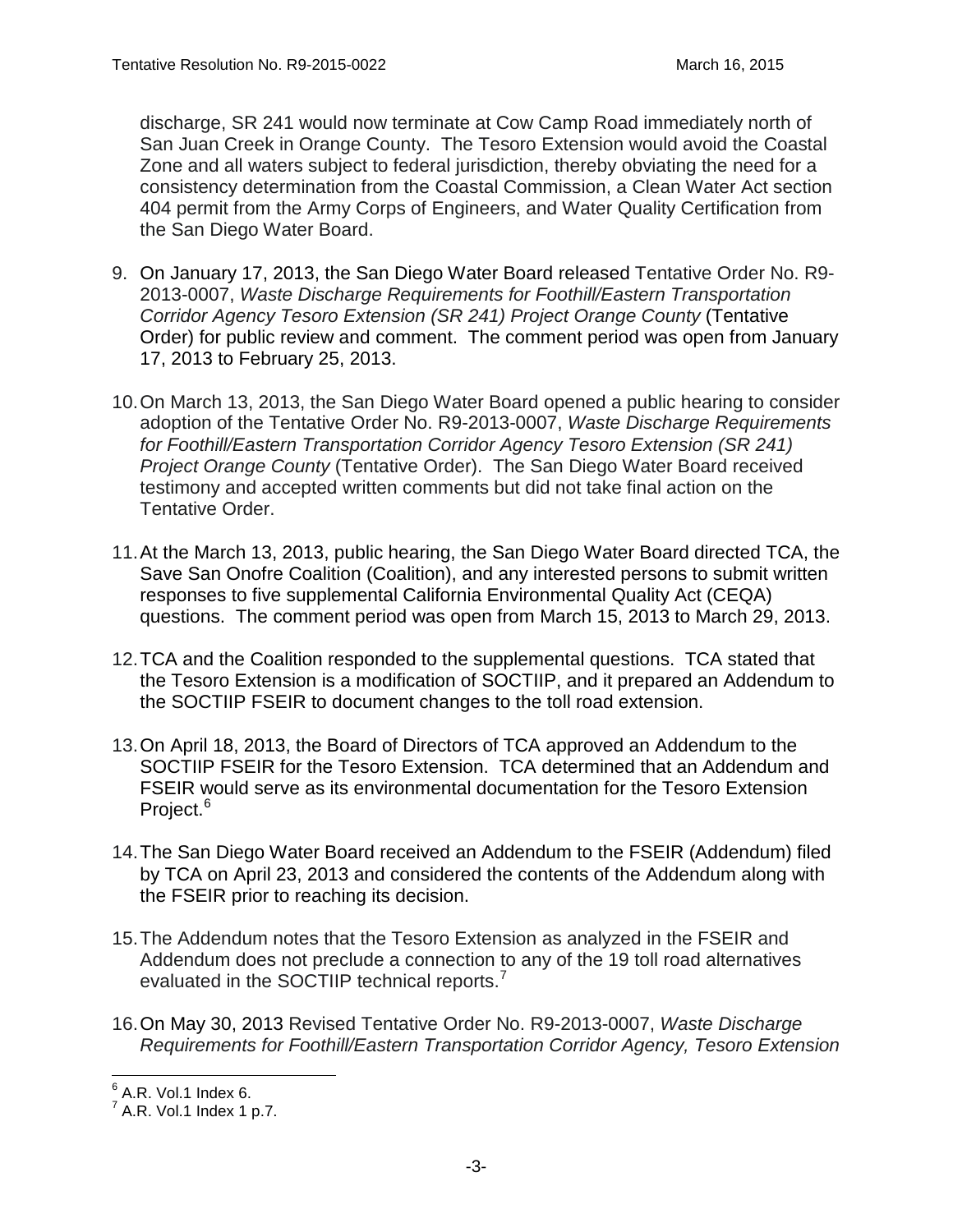*(SR 241) Project, Orange County* was released for public review and comment. Written comments were limited to: 1) revisions to the Tentative Order since the March 13, 2013 public hearing; and 2) comments pertaining to CEQA. The comment period was open from May 30, 2013 to June 7, 2013. The San Diego Water Board received written comments from TCA, the Coalition and other interested parties.

- 17.On June 19, 2013, the San Diego Water Board continued the public hearing to consider adoption of Revised Tentative Order No. R9-2013-0007, comments on the Project's compliance with CEQA, and the revisions to the Tentative Order proposed since the March 13, 2013 hearing.
- 18.At the June 19, 2013 hearing a majority of San Diego Water Board members voted to deny adoption of Revised Tentative Order R9-2013-0007. Board members in the majority cited concerns about water quality impacts and an inaccurate and incomplete project description. Board members determined that based on testimony received, and evidence in the record, the Tesoro Extension Project was part of the larger SOCTIIP toll road extension that would extend the toll road south of San Juan Creek connecting to Interstate 5.<sup>[8](#page-3-0)</sup>
- 19.So long as the San Diego Water Board can determine that a project complies with CEQA, the Board may find it appropriate to issue waste discharge requirements for a portion or segment of a larger phased project. The San Diego Water Board, however, may disapprove any project, or portion or segment thereof, as long as the disapproval is consistent with the authority granted by the Porter-Cologne Water Quality Control Act (Porter-Cologne)(Wat. Code, section 13000 et seq.).
- 20.The San Diego Water Board may issue waste discharge requirements for large projects in phases; however, phased projects should not segment a larger project into pieces to avoid or limit the Board's review of the project's impacts on water quality and beneficial uses. In considering an earlier phase of a larger project, the San Diego Water Board may consider indirect water quality impacts and whether the current phase of the project is likely to lead to future activities with unacceptable water quality impacts.<sup>[9](#page-3-1)</sup>
- 21.The San Diego Water Board, when considering the adoption of a discretionary permit, can make its own findings regarding the accuracy and sufficiency of the project description to carry out its statutory obligation to protect water quality. The Board is not required to issue waste discharge requirements if it cannot determine

<span id="page-3-0"></span> <sup>8</sup> See A.R. Vol. 1 Index 27 p. 198-207.

<span id="page-3-1"></span><sup>&</sup>lt;sup>9</sup> See A.R. Vol. 1 Index 27 p.201-202 (Board hearing transcript 6-19-2013, Board member Abarbanel discussing the water quality impacts of the project proposed in the SOCTIIP FSEIR and rejected by the Coastal Commission); A.R. Vol. 1 Index 27 p.198, 205 (Board member Kalemkarian discussing inadequate project description leading to an inability to completely assess water quality impacts); p. 203 (Board Chair Morales stating the project is more than a 5.5 mile Tesoro Extension and it is unclear where the larger project may terminate.)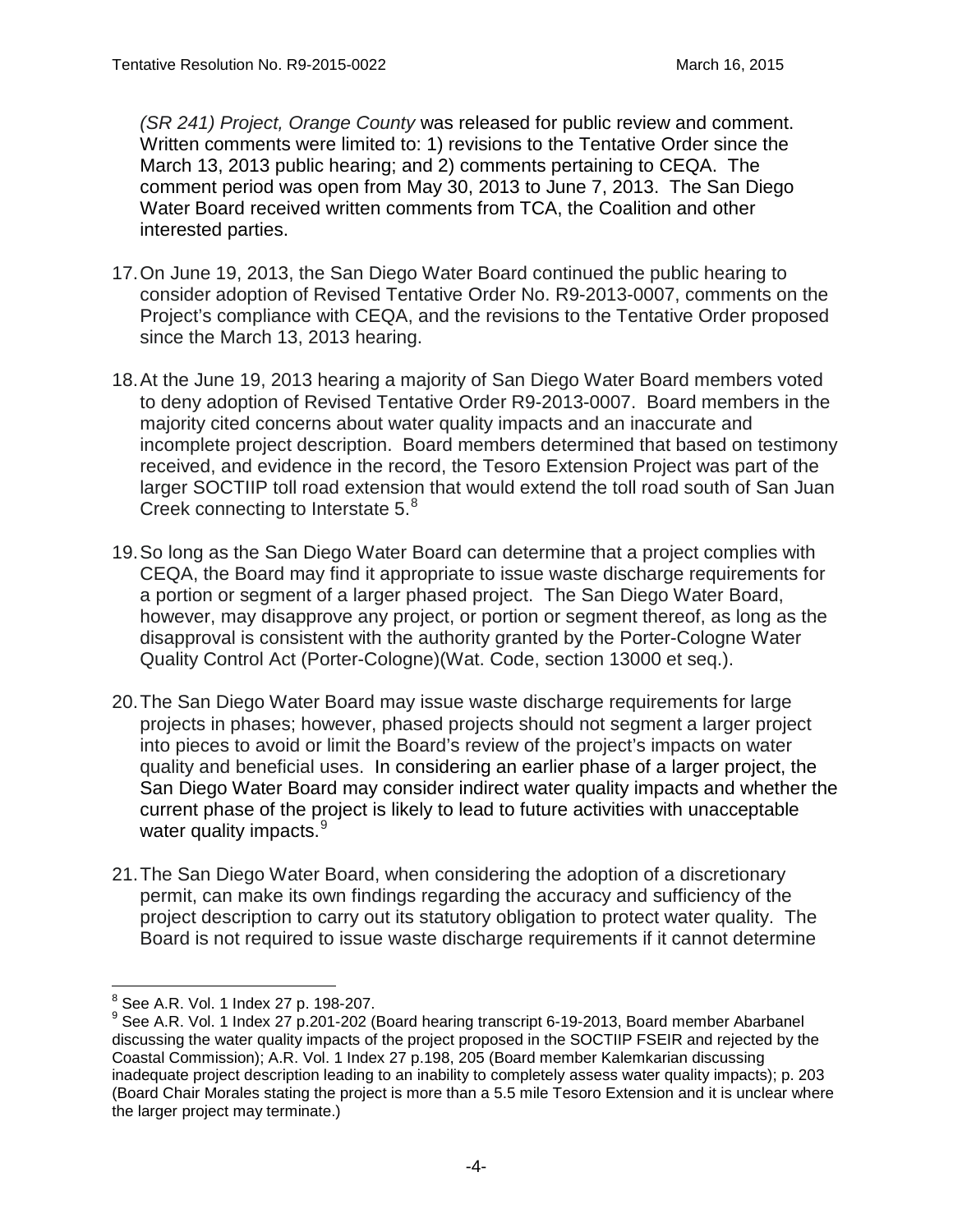that the project will meet water quality objectives and requirements in its regional water quality control plan.

- 22.Porter-Cologne provides the authority for the Board to require a report of waste discharge (Wat. Code, §13260) and issue waste discharge requirements taking into consideration "the beneficial uses to be protected, the water quality objectives reasonably required for that purpose…and the need to prevent nuisance…" (Wat. Code, § 13263.)
- 23.A regional water board…in waste discharge requirements may specify certain conditions or areas where the discharge of waste, or certain types of waste, will not be permitted. (Wat. Code, § 13243.) In addition, a regional water board may prescribe requirements even if a discharger has not filed a report of waste discharge. (Wat. Code, § 13263, subd. (d).)
- 24.Issuance of waste discharge requirements is a discretionary action, and all discharges into waters are privileges, not rights. (Wat. Code, § 13263, subd. (g).) Even if a discharge is authorized, the discharge of waste does not create any vested rights to continue the discharge.
- 25.On July 19, 2013, TCA submitted a timely petition to the State Water Board for: *Reconsideration of Denial of Waste Discharge Requirements Revised Tentative Order No. R9-2013-0007 for Foothill/Eastern Transportation Corridor Agency, Tesoro Extension (SR 241) Project*. (SWRCB/OCC File A-2259.)
- 26.On September 23, 2014, after accepting comments from interested parties, the State Water Board adopted Order WQ 2014-0154, *supra.* State Water Board Order WQ 2014-0154 remands the matter to the San Diego Water Board and provides direction to the Board to further explain the factual and legal basis for its denial*.*
- 27.State Water Board Order WQ 2014-0154 states that when a regional water board is deciding whether to issue waste discharge requirements for a project it is appropriate for the board to consider whether the project will likely lead to additional future discharges of waste or other related impacts to water quality. The regional water board has the authority to decline to issue waste discharge requirements for a specific discharge and the discretion to prohibit the discharge of waste in certain conditions or areas. (State Water Board Order WQ- 2014-0154 (*Foothill/Eastern Transportation Corridor Agency*).)
- 28.The Order states that when a regional water board declines to issue waste discharge requirements due to future impacts there is a heightened need for detailed findings. The findings need to explain the potential for future discharges of waste or water quality impacts, explain why they are likely to result from the current project before the regional water board, and explain why the regional water board would be limited in its ability to exercise its full authority in the future to prohibit, or otherwise restrict those future discharges or other water quality impacts.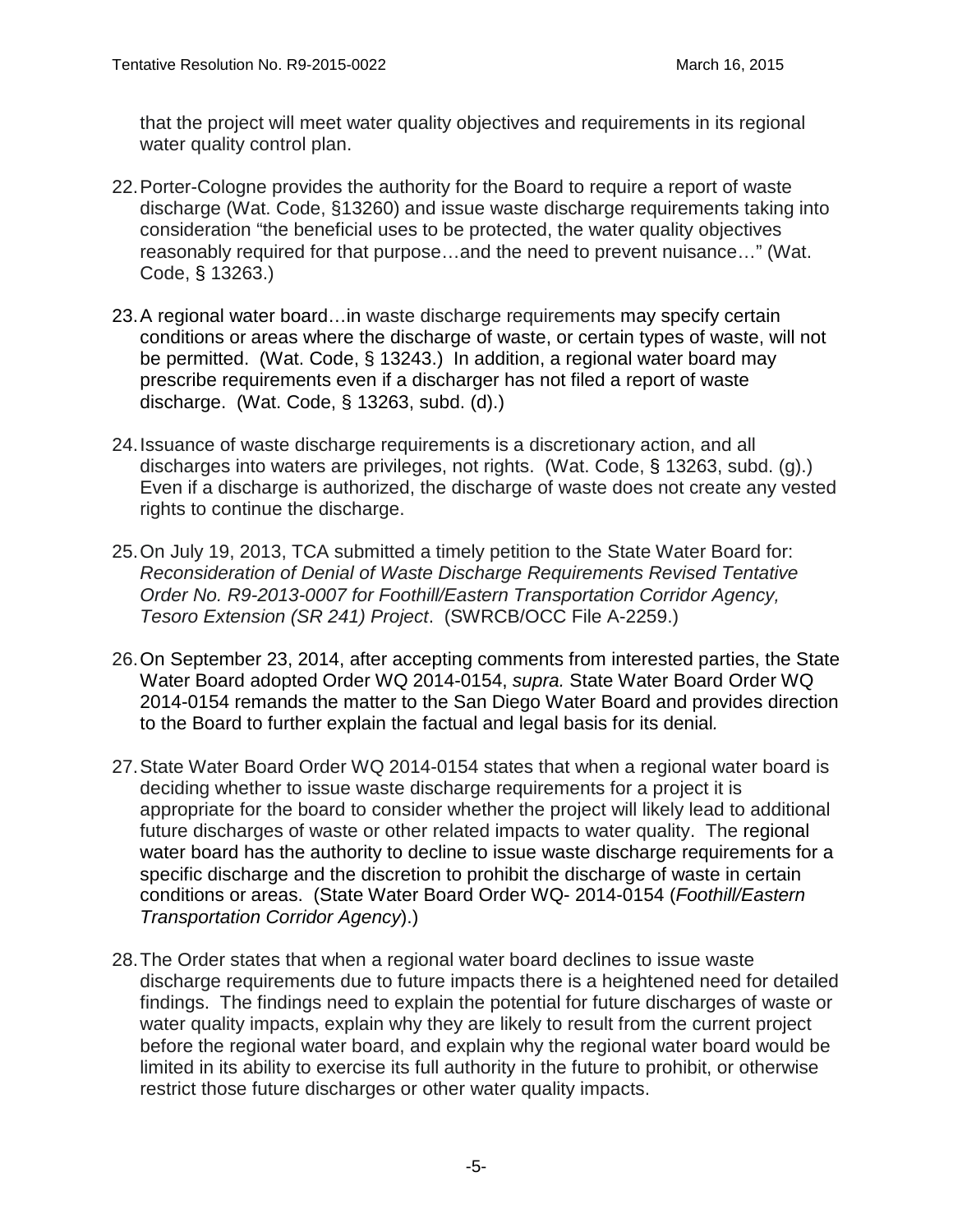- 29.When issuing waste discharge requirements, regional water boards must protect the beneficial uses of the waters that are receiving both direct, and indirect discharges from the project, as well as the beneficial uses of any downstream waters that could be affected by the discharge. (State Water Board Order WQ 2012-0013 (*Sacramento Regional*).)
- 30.Substantial evidence in the record supports a factual conclusion that the Tesoro Extension is part of a larger SOCTIIP toll road extension. The proposed toll road, and preferred alternative, as analyzed in the FSEIR, extends south of San Juan Creek and will impact waters of the United States and waters of the State.<sup>[10](#page-5-0)</sup>
- 31.Due to readily available information that the Tesoro Extension is part of the larger SOCTIIP toll road project, and TCA's failure to address water quality impacts identified in the SOCTIIP toll road project, the San Diego Water Board determines that water quality impacts of TCA's proposed toll road extension have not been adequately addressed. Because evidence in the record shows the Tesoro Extension is likely to lead to the SOCTIIP toll road project and that unmitigated water quality impacts are likely to result from the SOCTIIP toll road project, the San Diego Water Board cannot determine that water quality and beneficial uses in the region will be protected if it approves the Tesoro Extension.
- 32.In accordance with the direction provided in Order WQ 2014-0154, limiting the San Diego Water Board's review to the Tesoro Extension restricts the Board's ability to exercise its full authority to condition the project to avoid or minimize impacts. Proposed future alignments of the toll road extension will have impacts to water quality and water resources, including the San Juan Creek, San Mateo Creek, San Onofre Creek and Christianitos Creek watersheds. Evidence in the record shows that the toll road extension TCA presented to the San Diego Water Board in 2006 would not meet water quality standards. By submitting a report of waste discharge for the first phase of a larger project without addressing known, unmitigable water quality impacts from subsequent phases, TCA precluded the San Diego Water Board from evaluating the entire project and potential alternatives that could mitigate known significant and unavoidable impacts associated with subsequent phases.

<span id="page-5-0"></span> $10$  Vol. 2 Index 2 p.89 (Memo from Sam Elters, Chief Engineer to TCA Board of Directors discussing construction of Tesoro Extension as phase of larger project, and attached Exhibit titled, "241 Completion-Initial Segment"); Vol. 2 Index 2 p.104 (TCA Board of Directors Agenda, October 13, 2011, Agenda Item 6: "Initial Segment of the 241 Completion Project"); Vol. 2 Index 20 (Board transcript from 3-13-2013 hearing p.74, Counsel for TCA discussing Tesoro Extension as part of a larger project connecting to Interstate 5); Vol.2 Index 2 p.183 (Army Corps of Engineers Memo to Record of meeting with TCA discussing Corps concerns of TCA attempting to segment a larger project to avoid a more rigorous and public environmental review process and the need for TCA to submit supporting documentation showing that the Tesoro Extension is a single and complete project); Vol.1 Index 1 p. 52 (figure in TCA's 2013 Addendum depicting Tesoro Extension and future alignments to Interstate 5); Vol. 5 Index 1 p.442 (figure in TCA's 2006 FSEIR depicting toll road preferred alternative route connecting to Interstate 5.)